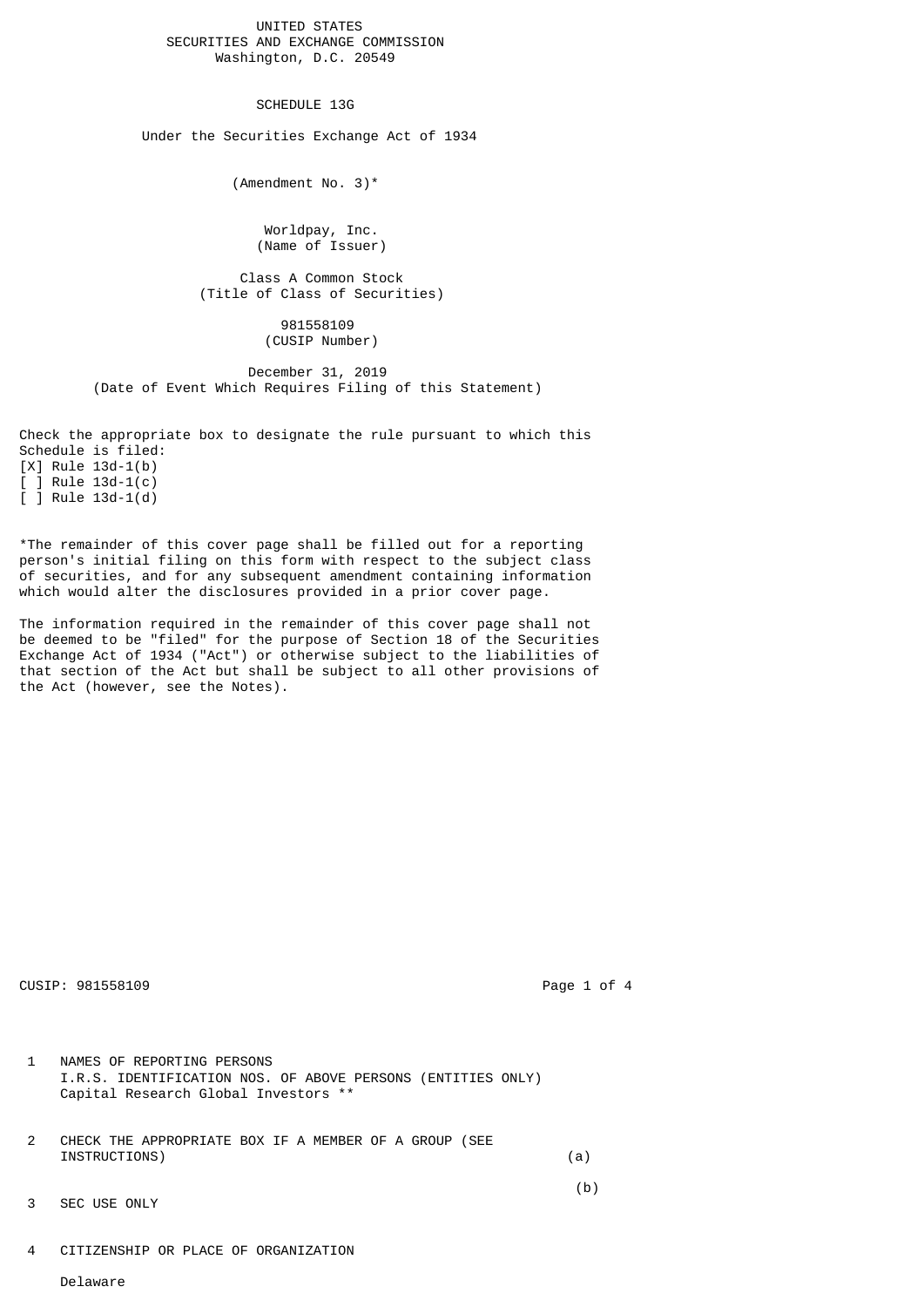|                                                                            |                                                                                                               | 5           | SOLE VOTING POWER                                            |  |
|----------------------------------------------------------------------------|---------------------------------------------------------------------------------------------------------------|-------------|--------------------------------------------------------------|--|
|                                                                            |                                                                                                               |             | <b>NONE</b>                                                  |  |
|                                                                            | NUMBER OF<br><b>SHARES</b><br>BENEFICIALL<br>Y OWNED BY<br><b>EACH</b><br>REPORTING<br><b>PERSON</b><br>WITH: | 6           | SHARED VOTING POWER<br><b>NONE</b>                           |  |
|                                                                            |                                                                                                               | $7^{\circ}$ | SOLE DISPOSITIVE POWER                                       |  |
|                                                                            |                                                                                                               |             | <b>NONE</b>                                                  |  |
|                                                                            |                                                                                                               | 8           | SHARED DISPOSITIVE POWER                                     |  |
|                                                                            |                                                                                                               |             | <b>NONE</b>                                                  |  |
| 9                                                                          |                                                                                                               |             | AGGREGATE AMOUNT BENEFICIALLY OWNED BY EACH REPORTING PERSON |  |
|                                                                            | <b>NONE</b>                                                                                                   |             | Beneficial ownership disclaimed pursuant to Rule 13d-4       |  |
| CHECK BOX IF THE AGGREGATE AMOUNT IN ROW (9) EXCLUDES CERTAIN SHARES<br>10 |                                                                                                               |             |                                                              |  |
| (SEE INSTRUCTIONS)                                                         |                                                                                                               |             |                                                              |  |
| 11                                                                         | PERCENT OF CLASS REPRESENTED BY AMOUNT IN ROW 9                                                               |             |                                                              |  |
|                                                                            | 0.0%                                                                                                          |             |                                                              |  |
| 12                                                                         | TYPE OF REPORTING PERSON (SEE INSTRUCTIONS)                                                                   |             |                                                              |  |
|                                                                            | <b>IA</b>                                                                                                     |             |                                                              |  |
|                                                                            |                                                                                                               |             |                                                              |  |

\*\* A division of Capital Research and Management Company (CRMC)

CUSIP: 981558109 Page 2 of 4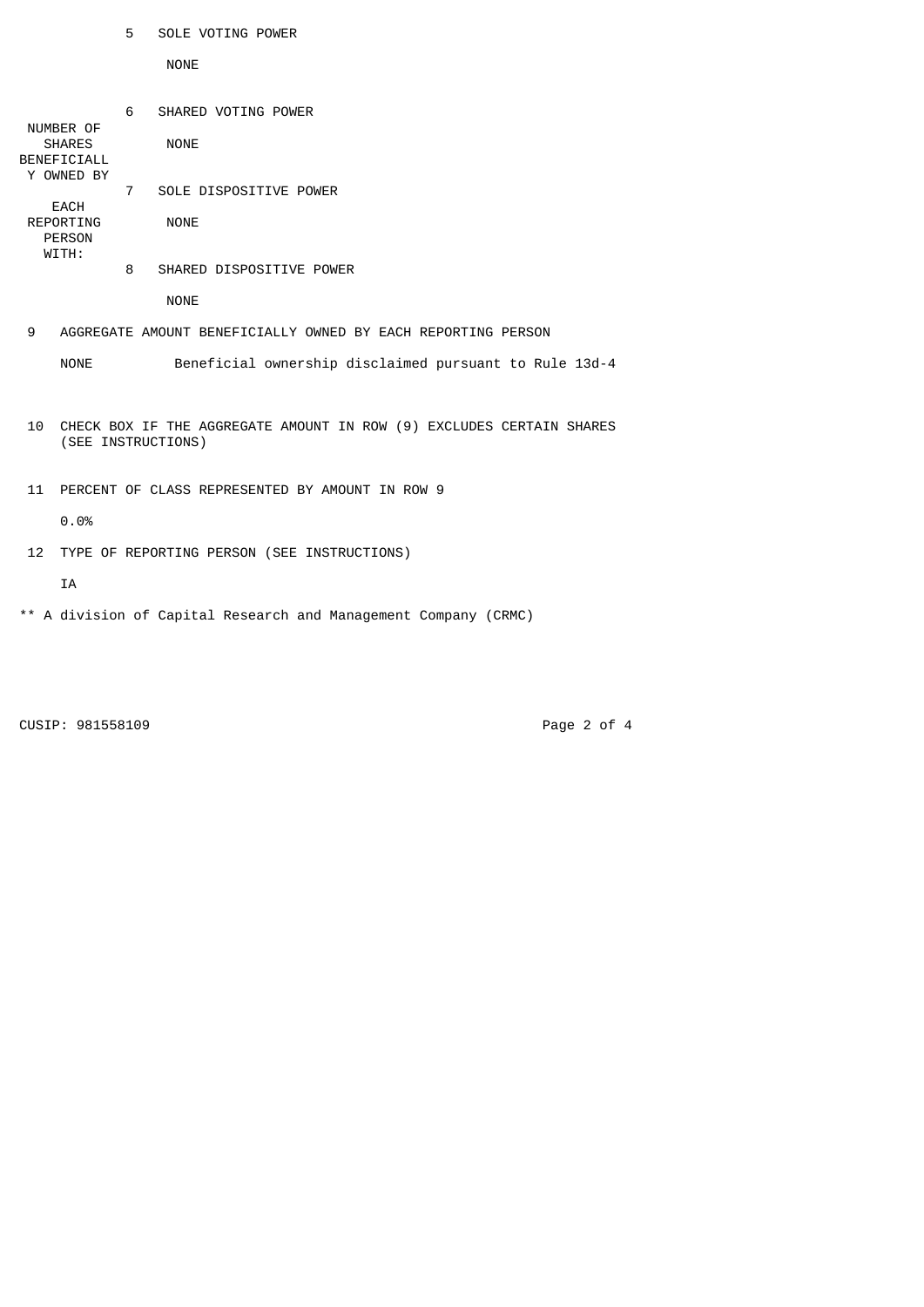## SECURITIES AND EXCHANGE COMMISSION Washington, DC 20549

## Schedule 13G Under the Securities Exchange Act of 1934

Amendment No. 3

- Item 1(a) Name of Issuer: Worldpay, Inc.
- Item 1(b) Address of Issuer's Principal Executive Offices: 8500 Governor's Hill Drive Symmes Township, OH 45249
- Item 2(a) Name of Person(s) Filing: Capital Research Global Investors
- Item 2(b) Address of Principal Business Office or, if none, Residence: 333 South Hope Street Los Angeles, CA 90071
- Item 2(c) Citizenship: N/A
- Item 2(d) Title of Class of Securities: Class A Common Stock
- Item 2(e) CUSIP Number: 981558109
- Item 3 If this statement is filed pursuant to sections 240.13d-1(b) or 240.13d-2(b) or (c), check whether the person filing is a: (e) [X] An investment adviser in accordance with section  $240.13d-1(b)(1)(ii)(E)$ .

Item 4 Ownership

 Provide the following information regarding the aggregate number and percentage of the class of securities of the issuer identified in Item 1.

- (a) Amount beneficially owned:<br>(b) Percent of class:
- 
- (b) Percent of class:<br>(c) Number of shares (c) Number of shares as to which the person has:<br>(i) Sole power to vote or to direct the vote:
- (i) Sole power to vote or to direct the vote:<br>(ii) Shared power to vote or to direct the vote
- Shared power to vote or to direct the vote:
- $(iii)$  Sole power to dispose or to direct the disposition of:<br> $(iv)$  Shared power to dispose or to direct the disposition of
- Shared power to dispose or to direct the disposition of:

See page 2

 $N/A$ <br>Ttem 5 Ownership of Five Percent or Less of a Class. If this statement is being filed to report the fact that as of the date hereof the reporting person has ceased to be the beneficial owner of more than five percent of the class of securities, check the following: [X]

CUSIP: 981558109 **Page 3 of 4**